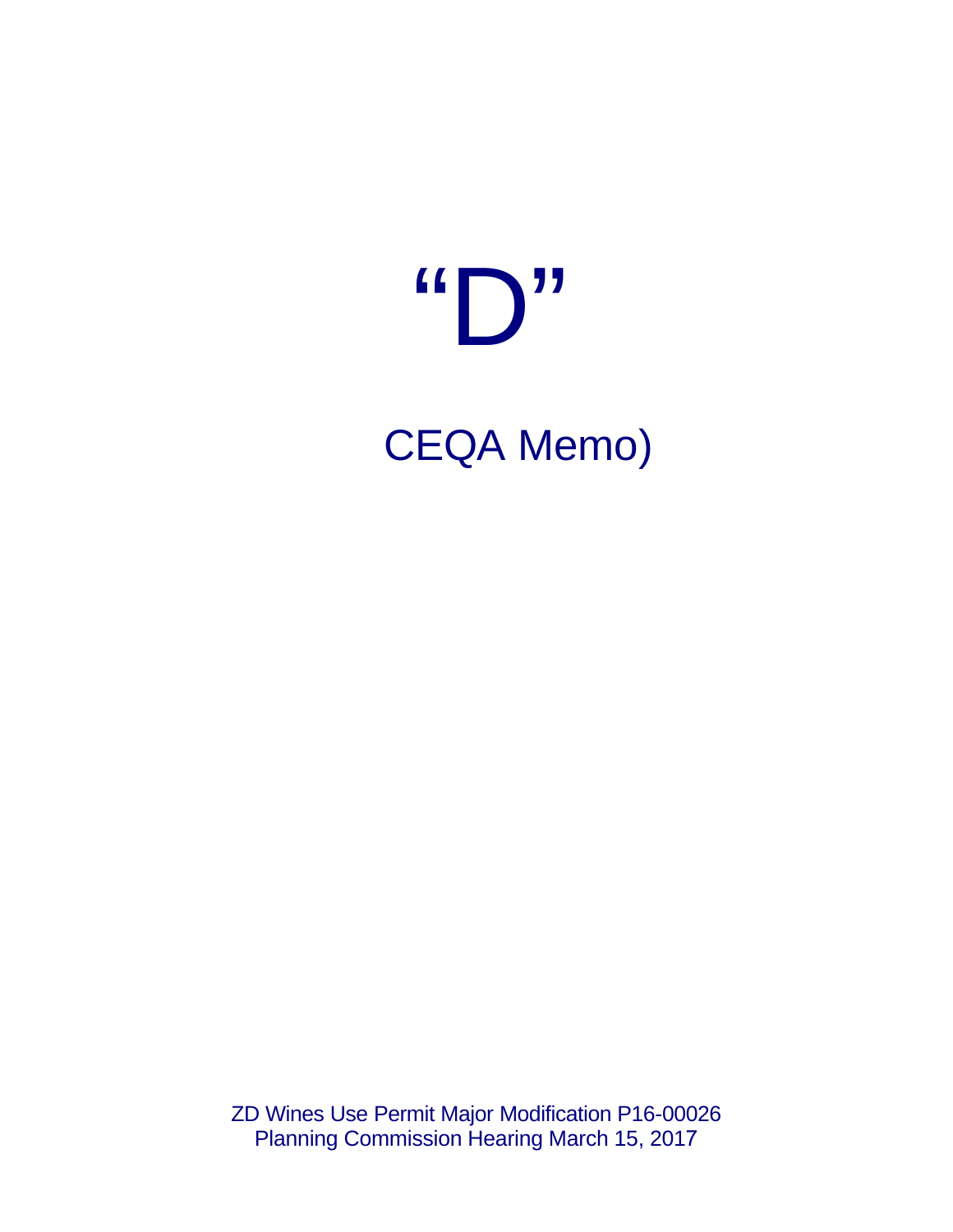**Planning, Building & Environmental Services**

1195 Third Street, Suite 210 Napa, CA 94559 www.countyofnapa.org

> **David Morrison** Director



A Tradition of Stewardship A Commitment to Service

## **MEMORANDUM**

| To:   | <b>Planning Commission</b> | From: | Wyntress Balcher, PBES                      |
|-------|----------------------------|-------|---------------------------------------------|
|       |                            |       |                                             |
| Date: | March 4, 2017              | Re:   | ZD Wines Use Permit Modification #P16-00026 |
|       |                            |       | Categorical Exemption Determination         |
|       |                            |       | Assessor Parcel #030-200-005                |
|       |                            |       |                                             |

## Background

Pursuant to Section 303 of Napa County's Local Procedures for Implementing the California Quality Act (CEQA), the Planning, Building and Environmental Services Department has prepared this environmental evaluation for the proposed ZD Wines Use Permit Modification Application (File No. P16-00026). The project is located on a 5.75± acre parcel on the west side of Silverado Trail, approximately one mile northwest of Skellenger Lane and one mile southeast of Sage Canyon Rd., within the Agriculture, Watershed and Open Space General Plan area and within the Agricultural Preserve zoning district. 8383 Silverado Trail, Napa. APN: 030-200-005.

The project requests approval of a Major Modification to an existing 70,000 gallon winery (#U-697778 and #U-90-42) to allow the following: a) re-allocate and rearrange the 33 existing parking spaces and add approximately ±729 sq. ft. of pervious surfaces to the existing asphalt surface to allow all parking stalls a full nineteen feet in length; b) re-allocate 56 sq. ft. of existing building area to expand the 815 sq. ft. second floor tasting room area to a total of 871 sq. ft.; c) remodel and expand the existing 622 sq. ft. second floor deck, adding a partial covering for a total of 1,228 sq. ft. in area; d) to confirm 25 full-time employees, 10 part-time employees; e) to confirm the daily visitation of 225 visitors; and f) to modify the on-premises consumption of wine condition (Permit #P14-00041 VMM) to include the "Vineyard View Room" with "Deck A and Deck B", in accordance with Business and Professions Code Sections 23358, 23390 and 2.3396.5 (AB 2004- Evans Bill). There is no expansion in the footprint of the winery building nor is there an increase in production.

The 25,000 gallon winery was established on a ±5.75 acre parcel with the approval of Use Permit #U-697778 on August 16, 1978. The approved ±5,000 sq. ft. winery building was located at least 90 feet from centerline of Silverado Trail with no public tours and tastings; a minimum of five (5) parking spaces; 1 full-time, and 4 part-time employees.

A modification of the use permit (U-697778 Mod#1) was approved by the Board of Supervisors on January 6, 1990 on appeal to: increase winery production from 25,000 to 50,000 gallons; establish public tours and tasting with expected 50 visitors on the busiest day and a 350 maximum per week; install at least 18 parking places (12 available to visitors on a dust-free all-weather surface); 8 full-time, 7 part-time employees (a total 15 employees); 32 mitigation measures, including the following on-going measures: only one bus per day (between 9:00 AM -4:30 PM); installation of a left turn lane; a maximum of 60 visitor-carrying vehicles per day; provide at least 18 improved parking spaces; production outdoor noise limited to 8:00 AM to 5:00 PM, except during crush; and outdoor visitation activities to cease at 6:00 PM weekdays, 3:00 PM on Saturdays and Sundays, except for one event per year.